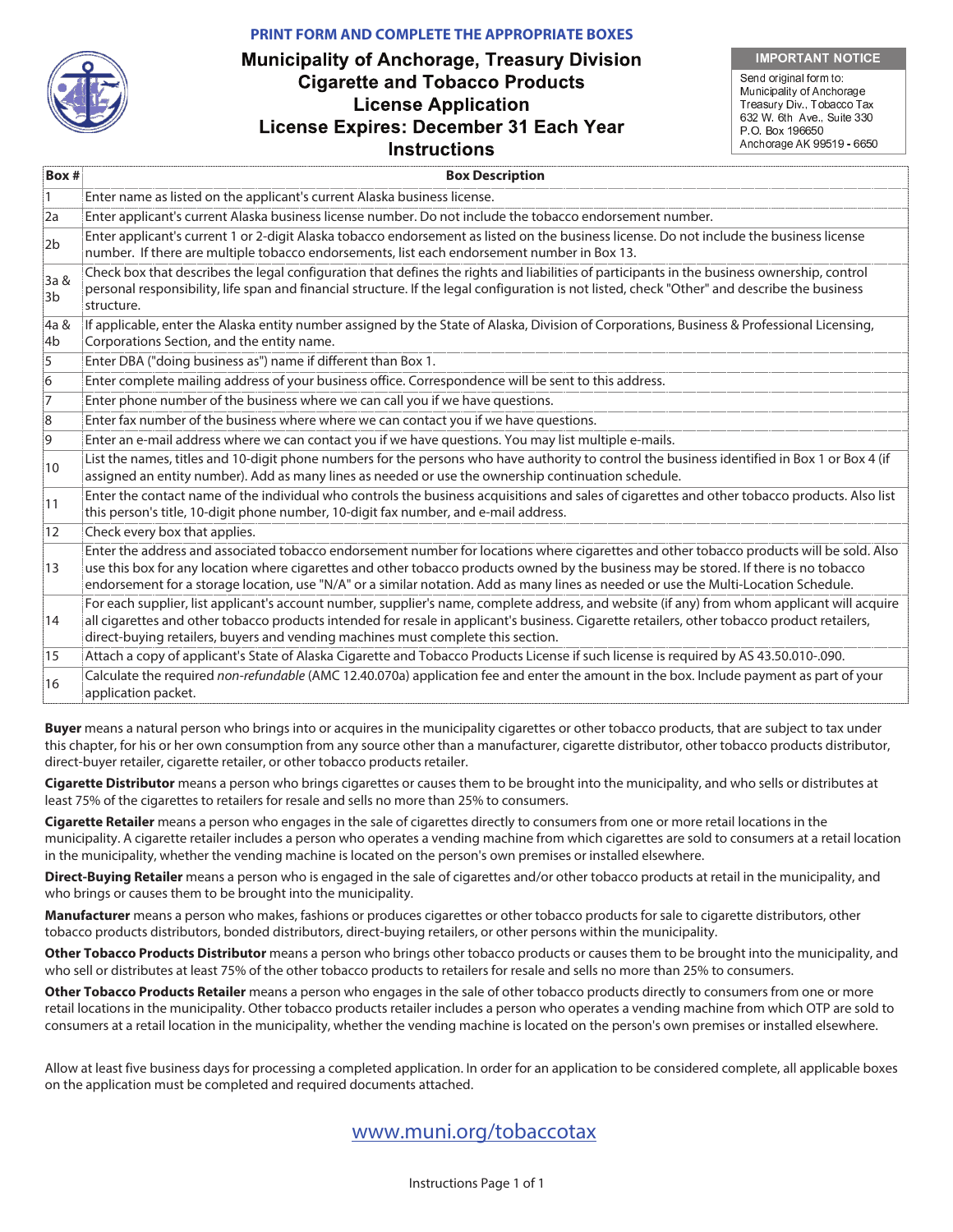| PRINT FORM AND COMPLETE THE APPROPRIATE BOXES<br><b>Municipality of Anchorage, Treasury Division</b><br><b>Cigarette and Tobacco Products</b><br><b>License Application</b><br>License Expires: December 31 Each Year<br><b>Application for the Year:</b><br>1. Business name as shown on the Alaska business license: | 2a. Alaska business license #:                                                          | <b>IMPORTANT NOTICE</b><br>Send original form to:<br>Municipality of Anchorage<br>Treasury Div., Tobacco Tax<br>632 W. 6th Ave., Suite 330<br>P.O. Box 196650<br>Anchorage AK 99519 - 6650<br>2b. Tobacco endorsement #: |
|------------------------------------------------------------------------------------------------------------------------------------------------------------------------------------------------------------------------------------------------------------------------------------------------------------------------|-----------------------------------------------------------------------------------------|--------------------------------------------------------------------------------------------------------------------------------------------------------------------------------------------------------------------------|
|                                                                                                                                                                                                                                                                                                                        |                                                                                         |                                                                                                                                                                                                                          |
| 3a. Form of business organization (Check one):                                                                                                                                                                                                                                                                         |                                                                                         |                                                                                                                                                                                                                          |
| $\bigcap$ Partnership<br>◯ Limited Liability Company<br>◯ Sole Proprietor                                                                                                                                                                                                                                              | $\bigcirc$ Corporation                                                                  | 3b. If Other, describe form of business:                                                                                                                                                                                 |
| ◯ Joint Venture<br>◯ Business Trust<br>◯ Other (list)                                                                                                                                                                                                                                                                  |                                                                                         |                                                                                                                                                                                                                          |
|                                                                                                                                                                                                                                                                                                                        |                                                                                         |                                                                                                                                                                                                                          |
| 4a. Alaska Corp. Entity # (If applicable):                                                                                                                                                                                                                                                                             | 4b. Name of business organization as shown in Alaska corporate records (if applicable): |                                                                                                                                                                                                                          |
|                                                                                                                                                                                                                                                                                                                        |                                                                                         |                                                                                                                                                                                                                          |
|                                                                                                                                                                                                                                                                                                                        |                                                                                         |                                                                                                                                                                                                                          |
| 5. Doing business as (DBA) (if different from Item #1):                                                                                                                                                                                                                                                                |                                                                                         |                                                                                                                                                                                                                          |
|                                                                                                                                                                                                                                                                                                                        |                                                                                         |                                                                                                                                                                                                                          |
|                                                                                                                                                                                                                                                                                                                        |                                                                                         |                                                                                                                                                                                                                          |
| 6. Mailing address of business organization:                                                                                                                                                                                                                                                                           | 7. Business phone number:                                                               | 8. Business fax number:                                                                                                                                                                                                  |
|                                                                                                                                                                                                                                                                                                                        |                                                                                         |                                                                                                                                                                                                                          |
|                                                                                                                                                                                                                                                                                                                        |                                                                                         |                                                                                                                                                                                                                          |
|                                                                                                                                                                                                                                                                                                                        |                                                                                         |                                                                                                                                                                                                                          |
| 9. Business e-mail address:                                                                                                                                                                                                                                                                                            |                                                                                         |                                                                                                                                                                                                                          |
|                                                                                                                                                                                                                                                                                                                        |                                                                                         |                                                                                                                                                                                                                          |
|                                                                                                                                                                                                                                                                                                                        |                                                                                         |                                                                                                                                                                                                                          |
| 10: Name(s) of business owners(s), officer(s), directors(s), general partner(s), member(s) of LLC, or trustee(s) (use Ownership Schedule if needed):                                                                                                                                                                   |                                                                                         |                                                                                                                                                                                                                          |
| Full Name (Print)                                                                                                                                                                                                                                                                                                      | Title(s)                                                                                | Phone                                                                                                                                                                                                                    |
|                                                                                                                                                                                                                                                                                                                        |                                                                                         |                                                                                                                                                                                                                          |
|                                                                                                                                                                                                                                                                                                                        |                                                                                         |                                                                                                                                                                                                                          |
|                                                                                                                                                                                                                                                                                                                        |                                                                                         |                                                                                                                                                                                                                          |
|                                                                                                                                                                                                                                                                                                                        |                                                                                         |                                                                                                                                                                                                                          |
|                                                                                                                                                                                                                                                                                                                        |                                                                                         |                                                                                                                                                                                                                          |
|                                                                                                                                                                                                                                                                                                                        |                                                                                         |                                                                                                                                                                                                                          |
| 11. Primary contact person:                                                                                                                                                                                                                                                                                            |                                                                                         |                                                                                                                                                                                                                          |
| Phone:<br>Name:                                                                                                                                                                                                                                                                                                        | Fax:                                                                                    |                                                                                                                                                                                                                          |
|                                                                                                                                                                                                                                                                                                                        |                                                                                         |                                                                                                                                                                                                                          |
| Title:<br>E-mail:                                                                                                                                                                                                                                                                                                      |                                                                                         |                                                                                                                                                                                                                          |
|                                                                                                                                                                                                                                                                                                                        |                                                                                         |                                                                                                                                                                                                                          |
| 12. Type of authorized business activity (Check each box that applies per AMC 12.40.006):                                                                                                                                                                                                                              |                                                                                         |                                                                                                                                                                                                                          |
| Cigarette Distributor<br>Cigarette Retailer                                                                                                                                                                                                                                                                            | Buyer                                                                                   | * If the vending machine(s) contain                                                                                                                                                                                      |
| Other Tobacco Products Distributor<br>Other Tobacco Products Retailer                                                                                                                                                                                                                                                  | Manufacturer                                                                            | cigarettes or other tobacco products                                                                                                                                                                                     |
| Direct-Buying Retailer<br><b>Bonded Distributor</b>                                                                                                                                                                                                                                                                    | Vending Machines*                                                                       | that you own, attach Vending<br>Machine Supporting Schedule.                                                                                                                                                             |